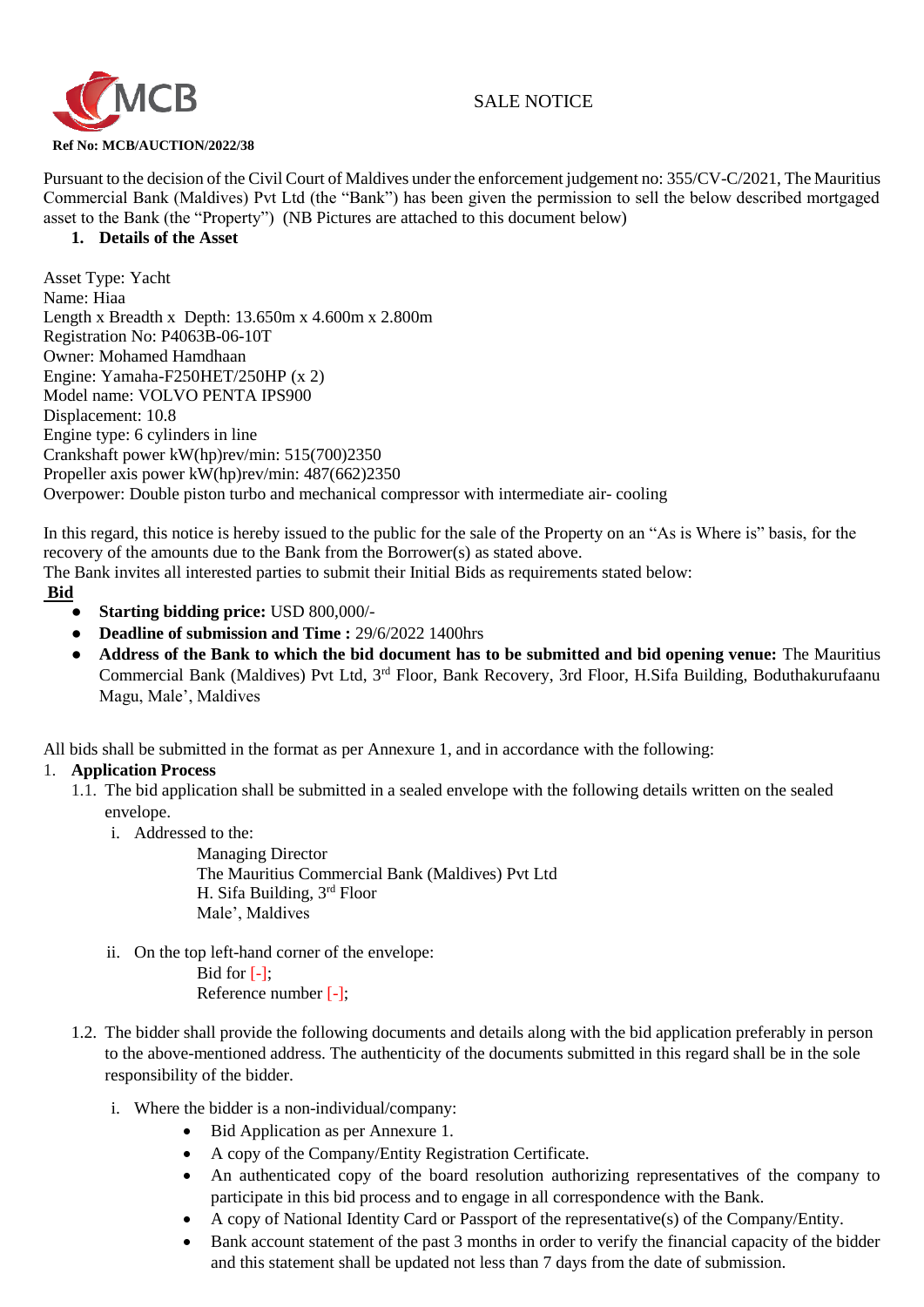- ii. Where the Bidder is an individual:
	- **Bid Application as per Annexure 1**
	- A copy of National Identity Card or Passport.
	- Bank account statement of the past 3 months in order to verify the financial capacity of the bidder and this statement shall be updated not less than 7 days from the date of submission.

### 2. **Bid Opening**

- 2.1. The bid received will be opened at the "Deadline of Submission Time" mentioned above and the highest price will be considered as the starting price of the auction.
- 2.2. The Bank reserves the right to terminate this auction at any time before notification to the highest bidder.
- 2.3. The Bank is at its discretion to accept offers, lower than the starting bidding price of this notice.
- 2.4. After initial bids are opened, the highest bid price will be published on the Bank's Noticeboard and Website, and such price shall be the starting price for auction.
- 2.5. The auction will be opened for 05 (five) consecutive working days from the date that it is announced, and the bank will continuously keep publishing the highest price received on its Noticeboard or Website for further offers till the action is closed on the very 5th day where it will be awarded to the highest bidder.
- 2.6. If no other higher auction bid is submitted, the bid shall then be closed at 2:00 pm on the fifth day.
- 2.7. In case there are several successful auction bidders quoting similar highest price, the Bank may opt for a "on the spot" down payments. Accordingly, any of the bidders who come up first with an initial payment of 10% of cleared funds of the bided price within 48 hours will have priority, and will be given plus five (5) working days, or a timeframe as may be reasonably decided and agreed by the Bank to settle the remaining 90%.
- 2.8. In case the remaining 90% is not settled within the time frame as mentioned above, or if the bidder withdraws or fail to support the bid, 100% of the down payment made will be forfeited
- 2.9. It is to be noted that making the down payment above does not mean that the bid has been successful, as the Bank reserves the right to allocate the bid according to its own criteria, subject to an Award Notice being issued, or to cancel the auction at any time before awarding even to the highest successful bidder.

# 3. **Award Notice and Payment**

- 3.1. The Bank will issue a formal Award Notice, duly signed by its officer(s), with its stamp affixed thereon to the successful bidder, for payment.
- 3.2. The highest bidder (in case that there is no bid of similar value) will need to effect payment in full by RTGS or Bank Cheque within 5 working days, or a reasonable timeframe as may be decided and agreed by the Bank, and this before the Bank's Completion of Business hours.
- 3.3. If the successful (highest in case we do not choose the highest) bidder fails to make the payment during the period as mentioned above, the Award Notice will lapse and will be cancelled automatically and the Bank reserves the right to award the bid to the next highest/ or equivalent bidder and without carrying a further bid.

# 4. **Other terms**

- 4.1. The successful bidder shall bear all charges for conveyance, stamp duty, registration, sale certificate, any other costs associated with the transfer of ownership, government taxes and statutory dues applicable on the sale of the Property, and any and all existing and future charges relating to the Property.
- 4.2. The particulars specified in the Description of Property have been stated to the best of information obtained by the Bank and the Bank will not be responsible for any error, misstatement or omission.
- 4.3. If the borrower/guarantor(s) finally pays the amount due to the Bank in full before the Award Notice, no sale will be conducted.
- 4.4. The Bank has the absolute right and discretion to accept or reject any bid or adjourn the process herein described/postpone/cancel the sale or add/delete/change any of the terms and conditions of this auction/sale at any time without prior notice to the owner, bidder, public etc. and without assigning any reason thereof
- 4.5. The bidders should make discreet enquiry as regards to any claim, charges/ encumbrances on the Property, of any authority, besides the Bank's charges and should satisfy themselves about the title, extent, quality and quantity of the Property before submitting their bid.
- 4.6. The Bank will not be responsible for any third-party claims, rights or any dues and that the bidder is advised to conduct its own due diligence relating to the asset being auctioned.
- 4.7. The Bank will not be held responsible for any shortcomings, malfunctioning or whatever inconsistencies of the property being sold.
- 4.8. The bids cannot be withdrawn or cancelled once submitted.
- 4.9. The registration fees and other costs associated with the transfer of the ownership of the asset have to be borne by the successful bidder.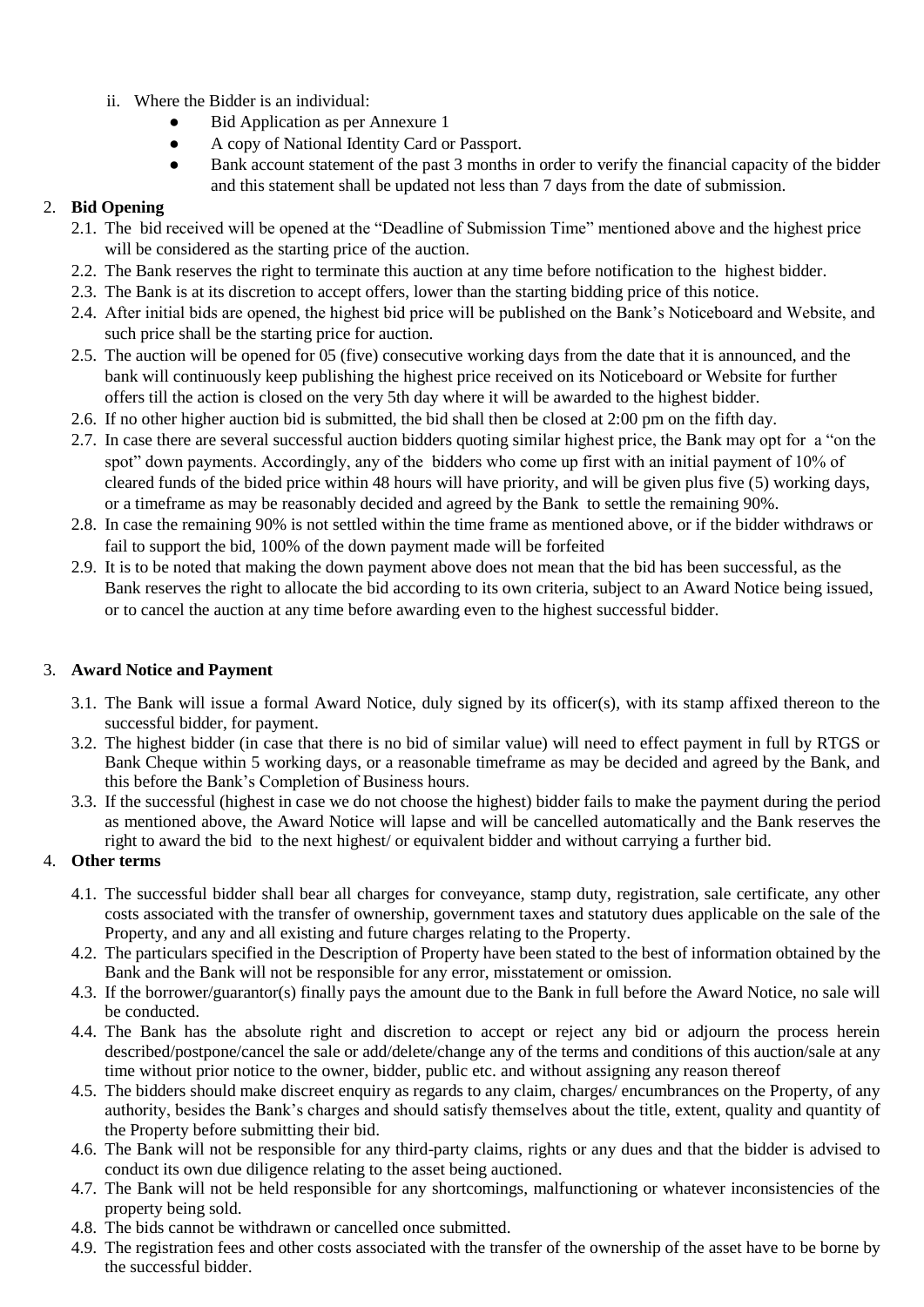- 4.10.Proceeds from the sale shall be applied against all the facilities attached to the mortgage and any excess will be paid back to the owner of the property after deducting all the expenses related to the sale such as property tax, legal fee and valuation fee.
- 4.11.The Bank reserves the right to request any additional document from the bidders that it may deem necessary subsequently
- 4.12.The Bank reserves the right to cancel any bid submitted with incomplete documentation.
- 5. This sale notice is also for the attention of the borrower/mortgagor(s)/guarantor(s)/succession of the above said loan and it shall be deemed sufficient notice regarding the final enforcement and sale of the above-mentioned date, where the outstanding dues are not repaid in full.

Male'

Dated this  $14<sup>th</sup>$  day of June, 2022.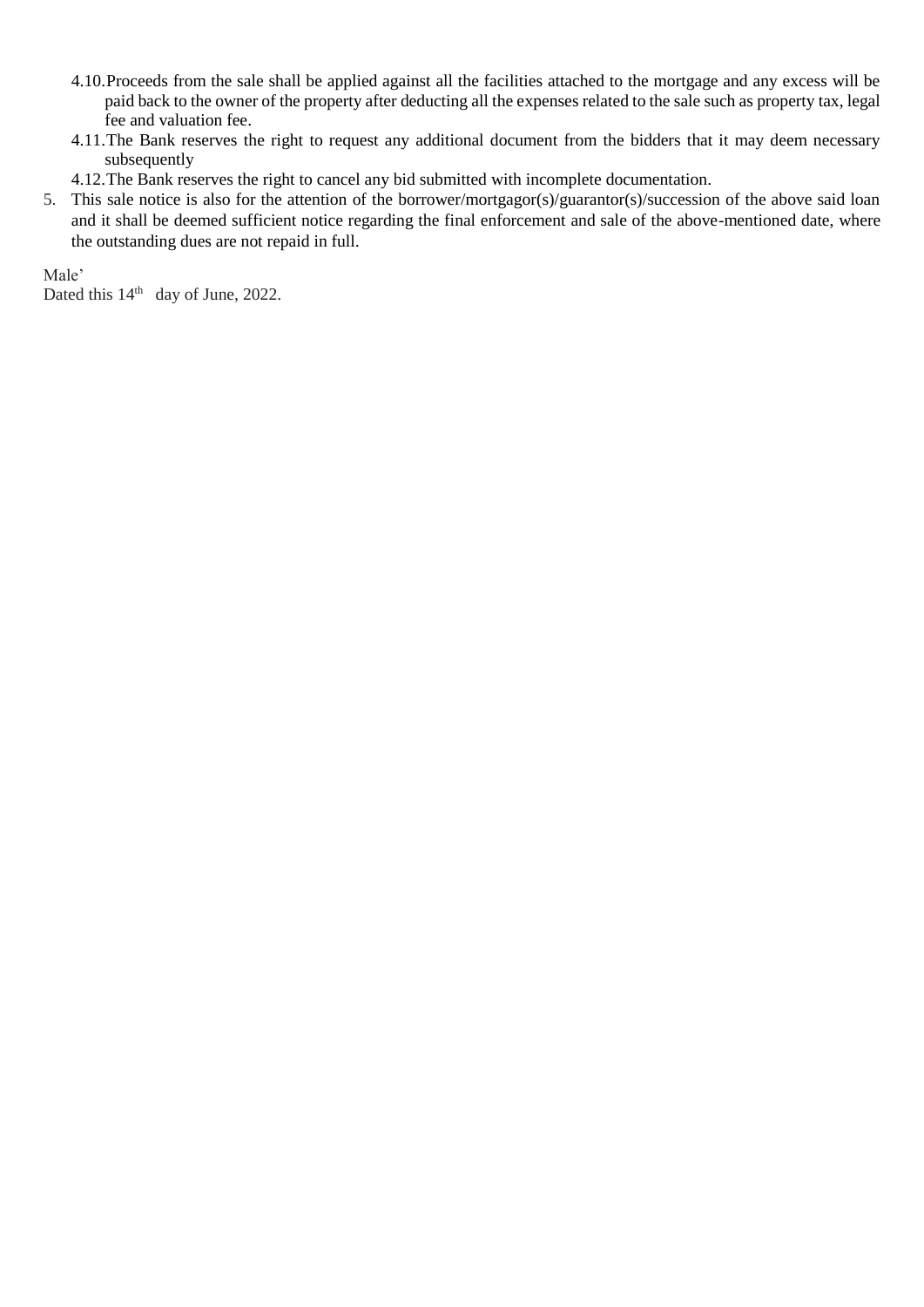

Date:

To the attention of the Managing Director of MCB (Maldives) Pvt Ltd

#### **BID DETAILS**

| <b>Bid Reference</b>          |  |
|-------------------------------|--|
| Name of the Asset             |  |
| Registration No. of the asset |  |

#### **BIDDING PRICE**

| Bidding price in figures (MVR) |  |
|--------------------------------|--|
| Bidding price in words (MVR)   |  |

#### **INFORMATION OF THE BIDDER**

| Name of the Bidder                                                 |  |
|--------------------------------------------------------------------|--|
| National ID No / Company<br>registration No (please attach a copy) |  |
| Address of the Bidder                                              |  |
| Mobile Phone Number                                                |  |
| Office Phone Number                                                |  |
| Email address                                                      |  |

Company Seal (For Corporates only)

Signature (S):

The Mauritius Commercial Bank (Maldives) Private Limited

H. Sifa Building, Boduthakurufaanu Magu, Male', Republic of Maldives (GMT +5) T: +960 330 5656 E: contact@mcbmaldives.com SWIFT Code MCBLMVMV www.mcbmaldives.com